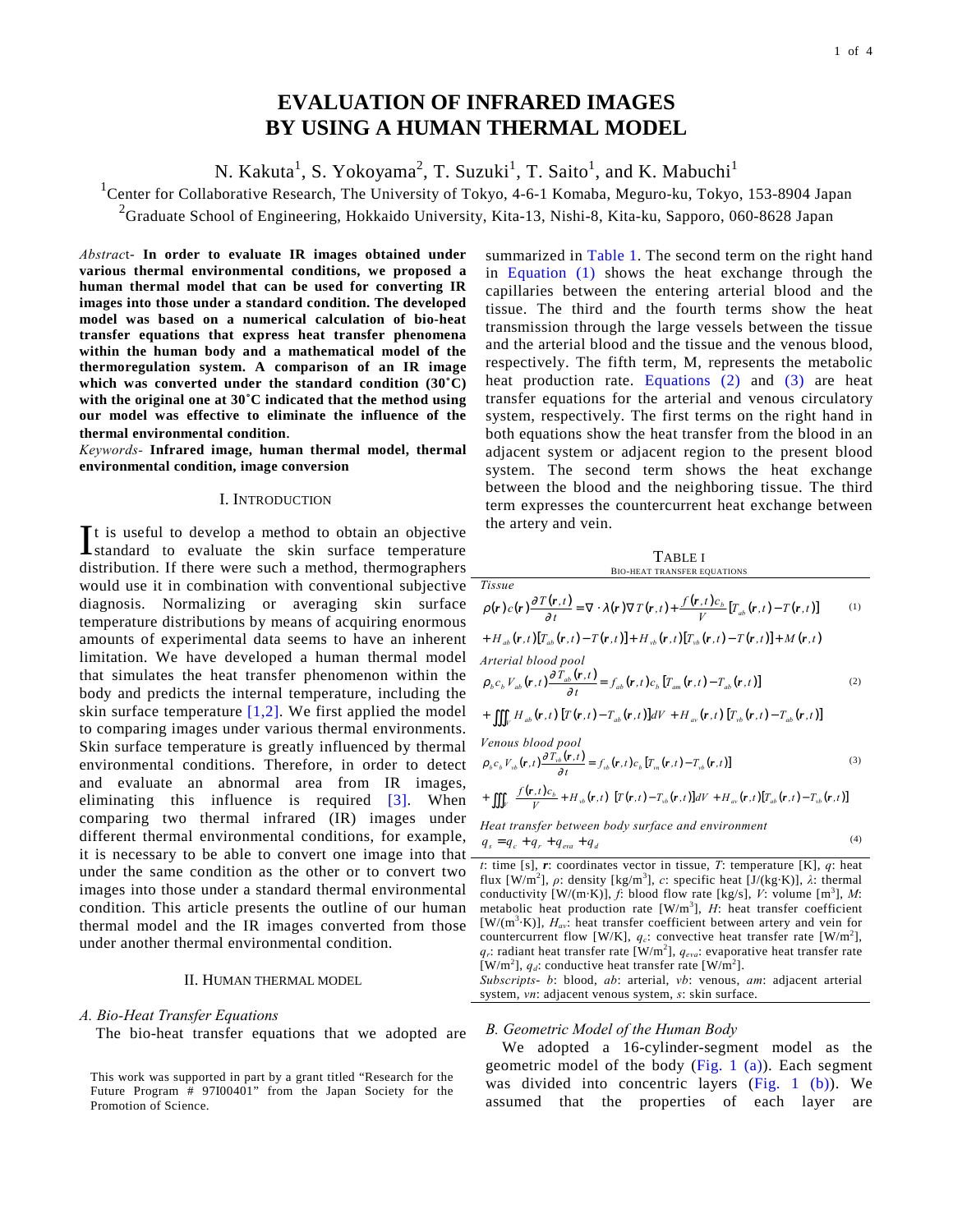| <b>Report Documentation Page</b>                                                                                                                                                                                                                                                                   |                           |                                                    |
|----------------------------------------------------------------------------------------------------------------------------------------------------------------------------------------------------------------------------------------------------------------------------------------------------|---------------------------|----------------------------------------------------|
| <b>Report Date</b><br>25OCT2001                                                                                                                                                                                                                                                                    | <b>Report Type</b><br>N/A | Dates Covered (from to)                            |
| <b>Title and Subtitle</b><br>Evaluation of Infrared Images by Using a Human Thermal<br>Model                                                                                                                                                                                                       |                           | <b>Contract Number</b>                             |
|                                                                                                                                                                                                                                                                                                    |                           | <b>Grant Number</b>                                |
|                                                                                                                                                                                                                                                                                                    |                           | <b>Program Element Number</b>                      |
| Author(s)                                                                                                                                                                                                                                                                                          |                           | <b>Project Number</b>                              |
|                                                                                                                                                                                                                                                                                                    |                           | <b>Task Number</b>                                 |
|                                                                                                                                                                                                                                                                                                    |                           | <b>Work Unit Number</b>                            |
| Performing Organization Name(s) and Address(es)<br>Center for Collaborative Research, The University of Tokyo,<br>4-6-1 Komaba, Meguro-ku, Tokyo, 153-8904 Japan                                                                                                                                   |                           | <b>Performing Organization Report Number</b>       |
| <b>Sponsoring/Monitoring Agency Name(s) and Address(es)</b><br>US Army Research, Development & Standardization Group<br>(UK) PSC 802 Box 15 FPO AE 09499-1500                                                                                                                                      |                           | Sponsor/Monitor's Acronym(s)                       |
|                                                                                                                                                                                                                                                                                                    |                           | <b>Sponsor/Monitor's Report Number(s)</b>          |
| <b>Distribution/Availability Statement</b><br>Approved for public release, distribution unlimited                                                                                                                                                                                                  |                           |                                                    |
| <b>Supplementary Notes</b><br>Papers from the 23rd Annual International Conference of the IEEE Engineering in Medicine and Biology Society,<br>October 25-28, 2001, held in Istanbul, Turkey. See also ADM001351 for entire conference on cd-rom., The original<br>document contains color images. |                           |                                                    |
| <b>Abstract</b>                                                                                                                                                                                                                                                                                    |                           |                                                    |
| <b>Subject Terms</b>                                                                                                                                                                                                                                                                               |                           |                                                    |
| <b>Report Classification</b><br>unclassified                                                                                                                                                                                                                                                       |                           | <b>Classification of this page</b><br>unclassified |
| <b>Classification of Abstract</b><br>unclassified                                                                                                                                                                                                                                                  |                           | <b>Limitation of Abstract</b><br>UU                |
| <b>Number of Pages</b><br>4                                                                                                                                                                                                                                                                        |                           |                                                    |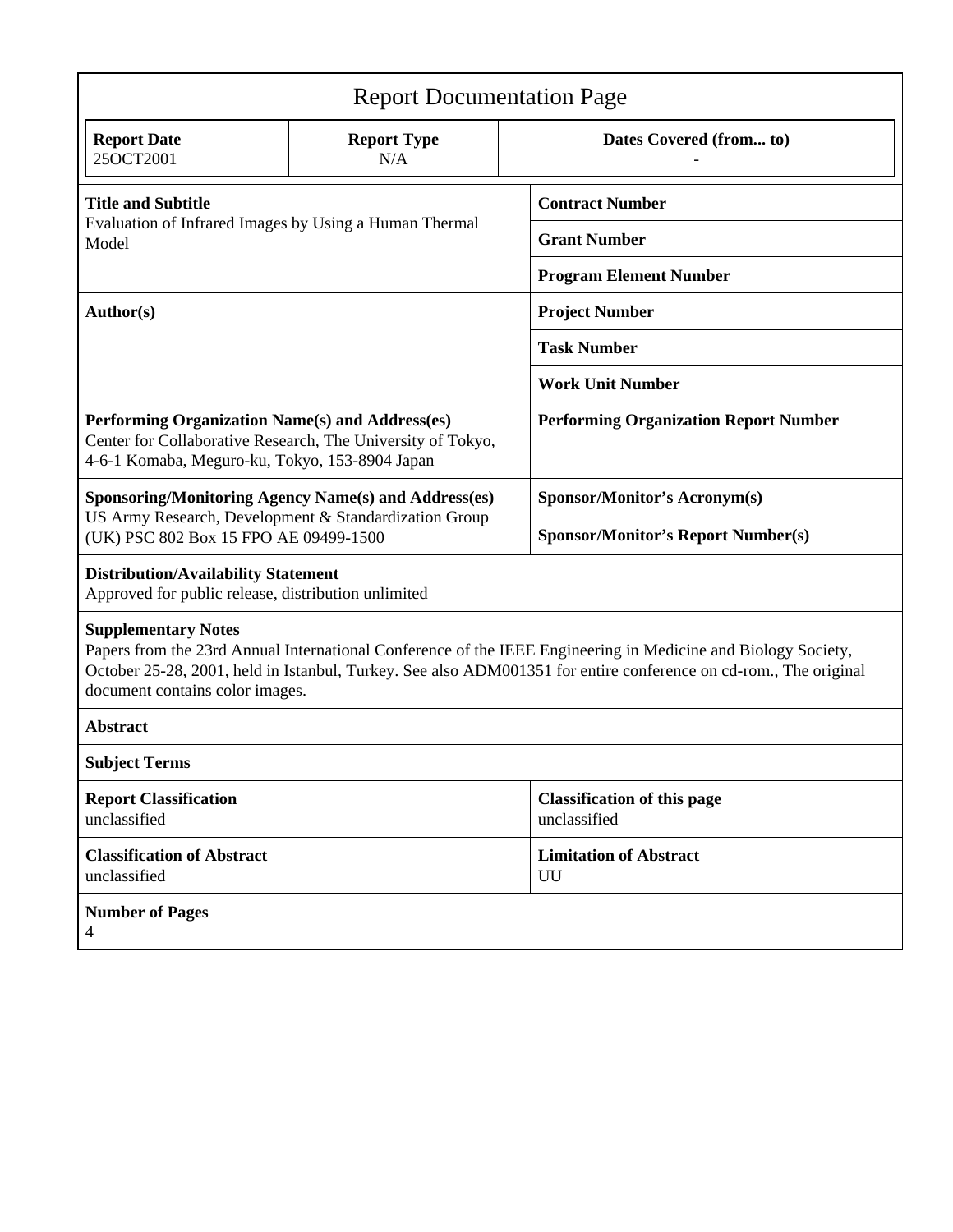

Fig.1. (a) 16-cylinder-segment model. (b) Concentric multi-layered model for the extremities. The head, neck, thorax, and abdomen segments have internal organ layers. (c) Schematic of the blood circulatory system model. Symbols A and V represent the arterial and venous blood pools, respectively. In one segment, there is a pair of the large arterial and venous blood pools corresponding to the main artery and vein. The large blood pool is connected to one in adjacent segment each other. In each layer, there is a pair of arterial and venous blood pools corresponding to the arteriole, venules, and capillaries.

homogeneous and did not take into account the longitudinal and angular coordinates. In a segment, there are a large arterial blood pool and a venous blood pool corresponding to the main artery and the main vein, respectively  $(Fig. 1 (c))$ . Heat transfer between two segments occurs through the large blood pools.

# *C. Skin Blood Flow Regulation*

A human thermal model needs to include a program for skin blood flow regulation. We proposed the equation for skin blood flow rate  $[4]$ . The skin blood flow rate of each segment was renewed with each calculation of the bio-heat transfer equations.

### *D. Calculated Results of Body Temperature*

The developed computer program simultaneously calculates the distributions of internal temperature, heat flux, and blood temperature of all segments with time by inputting thermal environmental factors such as air temperature, mean radiant temperature, air velocity, and relative humidity of each segment.

Fig. 2 shows the results simulated under the condition that both the air temperature and the mean radiant temperature were changed from 30˚C to 24˚C at 60 min. As can be seen, the skin surface temperatures had the characteristics of each segment, that is, the temperatures of the peripheral segments were lower. The calculated temperatures at the center of the head and abdomen, which correspond to the hypothalamus and rectum, respectively, were adequate values [5]. Fig. 2 (c) demonstrates that the temperature descent rates differed among the segments, chiefly because their thermal capacities and metabolic heat production rates differed. The diminution of the core temperature (hypothalamus



Fig.2. Simulated body temperature profile. Air temperature and mean radiant temperature were 30˚C for 0-60 min and changed to 24˚C at 60 min. They were maintained at 24.0˚C during subsequent 60-min period. Air velocity and relative humidity were set to be 0.1m/s and 50.0 %, respectively. (a) Skin surface temperatures at 60 min. (b) Skin surface temperatures at the end (120 min). The values in parentheses are temperatures at the center of the segments. (c) Hypothalamus temperature (temperature at the center of the head) and skin temperatures of four segments with time.

temperature) was 0.3˚C at 120 min. That value was smaller than that of the skin surface temperature.

## III. CONVERTING INFRARED IMAGES

# *A. Method for Converting Infrared Images*

First, the image of an objective segment such as the hand, forearm, or calf is picked out. Meanwhile, making use of our human thermal model, the difference (offset) between the skin surface temperatures under the thermal environmental condition and under the standard condition is calculated. Next, the intensity corresponding to this offset is added to or subtracted from the pixel intensity of the original image.

## *B. Converted Images*

The IR images shown in Fig. 3 are experimental results obtained from one of the participating healthy Japanese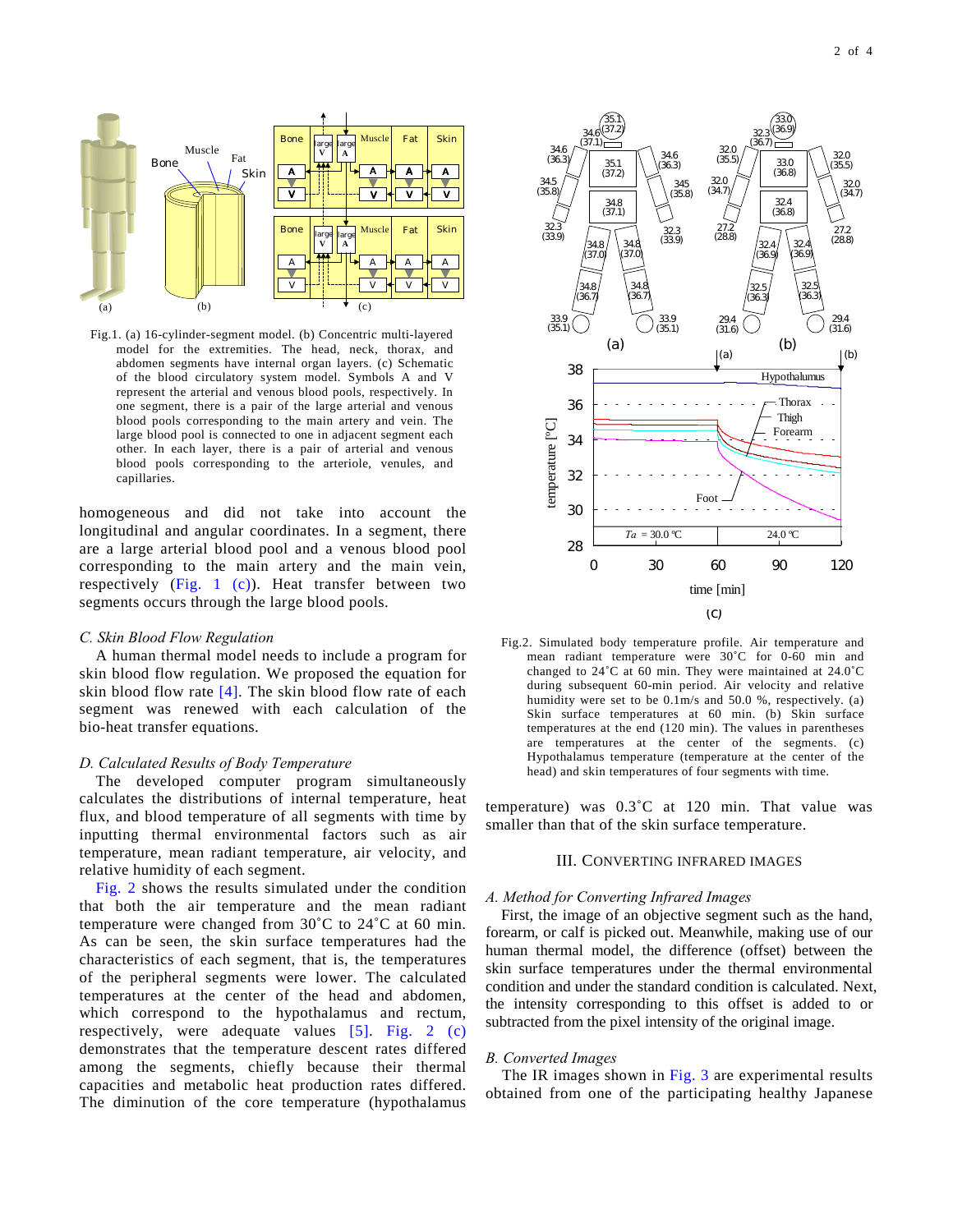







Fig.3. IR images of 1: the top side of the foot, 2: the front of the thigh, 3: the chest, 4: the forearm, and 5: the back of the hand under the condition of 30˚C air temperature for 60 min (a) and subsequently 26˚C for 60 min (b). The images in the bottom row (c) are those converted from the images in (b) into those at 30˚C. The temperature color legend of the same scale is used in (a), (b), and (c) (1: 31.0-36.0˚C; 2-5:  $32.0-37.0^{\circ}$ C). The numeric in the image represents the temperature at the symbol '+'.

males who wore only shorts and were asked to rest in the sitting position in the test room. The duration and the time to change the air temperature were the same as those shown in Fig. 2 (c). Fig. 3 (a) displays the IR images at 30˚C acquired at the elapsed time of 60 min. The air temperature was changed by a step pattern to 26˚C and kept for 60 min. The images at 26˚C were acquired at the total elapsed time of  $120 \text{ min}$  (Fig. 3 (b)) and converted into those at  $30^{\circ}$ C by the calculated offsets (Fig. 3 (c)). The relative humidity was fixed at 50 % throughout all experiments.

In Fig. 3, it is obvious that the whole temperature of the converted image approximates the original image at 30˚C more than the original one at 26˚C. The offsets used for converting the images of the foot, thigh, chest, forearm, and hand were 3.3, 1.9, 2.1, 1.6, and 3.6˚C, respectively. The image of the chest in Fig.  $3$  (a) is similar to that in Fig. 3 (c). The temperature inhomogeneity

within peripheral segments such as the hand and the foot increased along with a decrease of the air temperature; for example, the finger temperature at 26˚C is noticeably lower than that in other parts of the hand because the vasoconstriction of a finger is the most sensitive and the volume (thermal capacitance) of a finger is small. Furthermore, the temperatures of the foot and the hand in Fig. 3 (c) are higher than those at  $30^{\circ}$ C (Fig. 3 (a)), which means that the calculated offset exceeded the real temperature difference. The converted images of the thigh and the forearm are in relative agreement with the original ones at 30˚C.

# IV. DISCUSSION

The whole temperatures of the converted IR images approximated the original ones at 30˚C to some degree. At first glance, the 16-cylinder-segment model is a rough